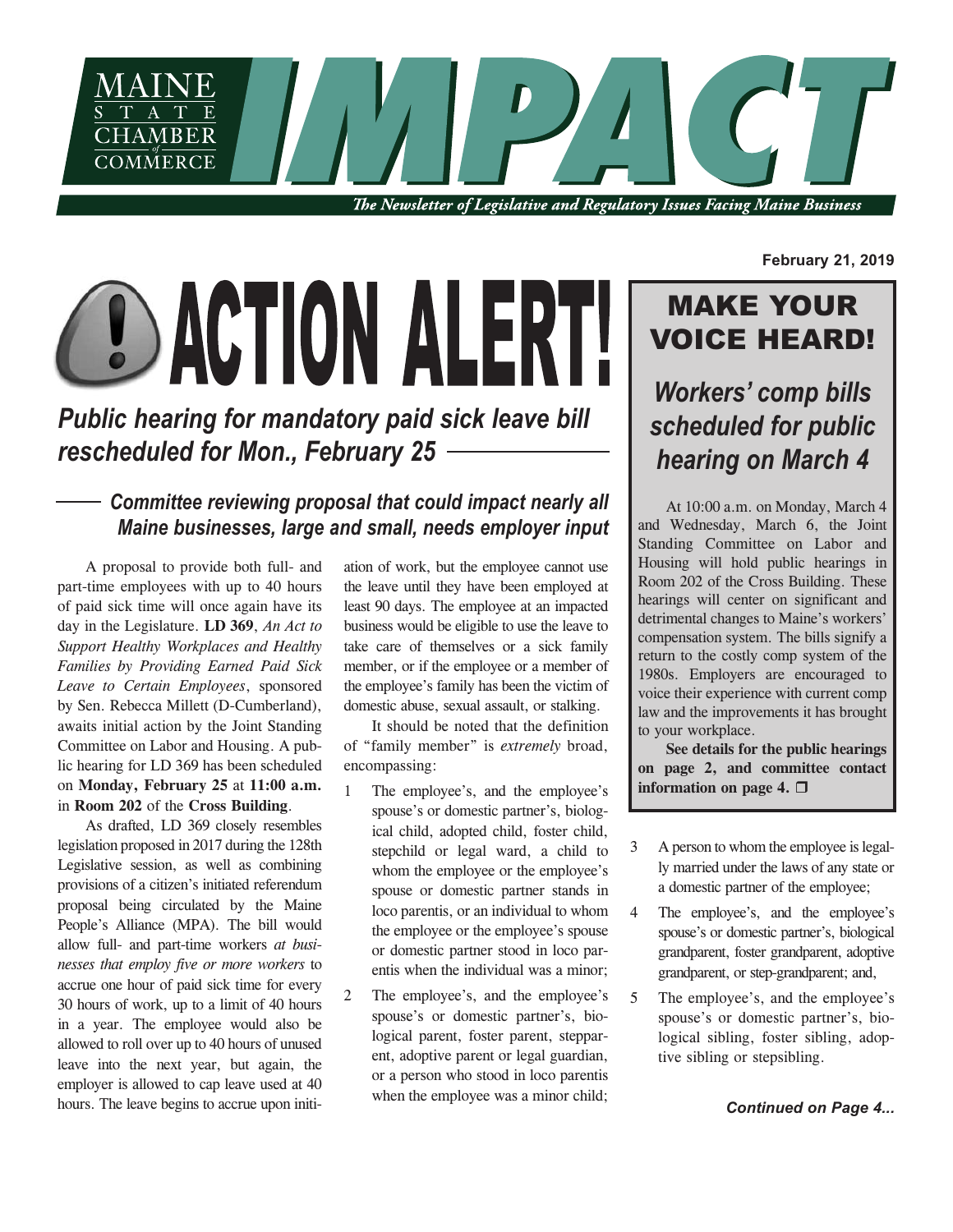## *Inside Impact...*

| Best EEO/HR Practices  p. 3 |
|-----------------------------|
| Business Day  p. 8          |
| Bridge Academy Maine  p. 5  |
| Comp Hearings  p. 1         |
| New Legislation p. 5        |
| Paid Sick Leave  p. 1       |
| Public Hearings p. 2        |
| Taxes by Referendum p. 3    |

## **Vol. 53, No. 05** *Impact* **(207) 623-4568**

*Impact* **(ISSN 1055-3029)** is published weekly January through June and monthly July through December by the Maine State Chamber of Commerce, 125 Community Dr., Suite 101, Augusta, Maine 04330-8010. Periodicals postage paid at Augusta, Maine, and additional mailing offices. Maine State Chamber member companies are assessed \$75.00 yearly for each newsletter subscription (subscribers or out-of-dues assessement). **POSTMASTER:** Please send any address changes to *Impact*, 125 Community Dr., Suite 101, Augusta, Maine 04330-8010.

**Chairman of the Board of Directors:** Charles "Wick" Johnson **President:** Dana F. Connors

*Information in this newsletter is intended to provide guidance, not legal advice. Since exact language and definitions of key terms are critical to understanding the requirements of legislation, rules or laws, we encourage you to read each carefully. Articles and information contained in this newsletter may be reprinted with attribution given to: Maine State Chamber of Commerce. Please address comments to Melanie Baillargeon, director of communications. Information about the Maine State Chamber of Commerce may also be viewed on the Internet at: www.mainechamber.org. Our email address is news@mainechamber.org.*

*About the Maine State Chamber of Commerce: Since 1889, the Maine State Chamber has been fighting to lower your cost of doing business. Through our Grassroots Action Network and OneVoice program, we work with a network of approximately 5,000 companies statewide who see the value in such a service and provide the financial support that keeps our access, advocacy, and assistance efforts going strong. As Maine's Chamber, we make sure that the business environment of the state continues to thrive. The Maine State Chamber of Commerce advocates on behalf of their interests before the legislature and regulatory agencies and through conferences, seminars, and affiliated programs.*

# *Public Hearings*

*Public hearings are open to everyone. This public hearing schedule is subject to change. Questions may be directed to the Secretary of the Senate's Office at (207) 287-1540. For the most current schedule, please visit http://legislature.maine.gov/committee/#Committees or contact the committee clerk.*

## *MONDAY, FEBRUARY 25, 2019*

#### **Education and Cultural Affairs 10:00 a.m.; Cross Building, Room 208 LD 406**, An Act To Establish Regional School Leadership Academies (Rep. Kornfield of Bangor)

#### **Labor and Housing**

**11:00 a.m.; Cross Building, Room 202 LD 369**, An Act To Support Healthy Workplaces and Healthy Families by Providing Earned Paid Sick Leave to Certain Employees (Sen. Millett of Cumberland)

### *TUESDAY, FEBRUARY 26, 2019*

#### **Energy Utilities and Technology 1:00 p.m.; Cross Building, Room 211 LD 658**, Resolve, To Direct a Plan for Energy Independence for Maine (Rep. Hubbell of Bar Harbor)

## *WEDNESDAY, FEBRUARY 27, 2019*

### **Labor and Housing 10:00 a.m.; Cross Building, Room 202**

**LD 220**, An Act To Improve Pay for Certain Maine Workers (Rep. Sylvester of Portland) **LD 733**, An Act To Promote Keeping Workers in Maine (Rep. Schneck of Bangor) **LD 784**, An Act To Amend the Laws Governing Eligibility for Unemployment Benefits (Sen. Davis of Piscataquis)

### *THURSDAY, FEBRUARY 28, 2019*

**Energy Utilities and Technology 1:00 p.m.; Cross Building, Room 211 LD 434**, An Act To Price Carbon Pollution in Maine (Rep. Rykerson of Kittery)

## *MONDAY, MARCH 4, 2019*

## **Education and Cultural Affairs**

**10:00 a.m.; Cross Building, Room 208 LD 405**, An Act To Increase the Statewide Minimum Salary for Teachers (Rep. Kornfield of Bangor)

**LD 419**, An Act To Require a Minimum Salary of \$50,000 for Public School Teachers (Rep. Collings of Portland)

**LD 502**, An Act To Establish the Summer Success Program Fund (Rep. Pierce of Falmouth)

### **Labor and Housing 10:00 a.m.; Cross Building, Room 202**

**LD 312**, An Act To Reduce the Cost of Workers' Compensation Insurance for Small Employers (Rep. Handy of Lewiston) **LD 600**, An Act To Achieve Mental Health

Parity in Workers' Compensation (Sen. Bellows of Kennebec)

**LD 601**, An Act To Create Fairness by Reinstituting the Cost-of-living Adjustment for Workers' Compensation Benefits (Sen. Bellows of Kennebec)

## *TUESDAY, MARCH 5, 2019*

## **Innovation, Development, Economic Advancement and Business**

**1:00 p.m.; Cross Building, Room 202 LD 768**, Resolve, To Establish the Commission To Research the Economic Disparities of Racial and Ethnic Populations (Rep. Talbot Ross of Portland)

**LD 769**, Resolve, To Direct the Commissioner of Professional and Financial Regulation To Create a Working Group To Study Credentialing Skilled Individuals with Foreign Credentials (Rep. Tepler of Topsham)

### *WEDNESDAY, MARCH 6, 2019*

#### **Education and Cultural Affairs 1:00 p.m.; Cross Building, Room 208**

**LD 587**, An Act To Require Career Options Education for High School Students (Rep. Crockett of Portland)

**LD 882**, Resolve, To Require the Examination of the System of Learning Results (Rep. Sampson of Alfred)

## **Labor and Housing**

## **10:00 a.m.; Cross Building, Room 202**

**LD 758**, An Act To Clarify Work Search Requirements for Workers' Compensation (Rep. Sylvester of Portland)

**LD 809**, An Act To Expand and Clarify the Disqualification from Workers' Compensation Benefits of an Employee Who Is Injured While Under the Influence of Drugs or Alcohol (Sen. Cyrway of Kennebec)

## *Continued on Page 3...*

**2 III** *Impact* **III 02/21/2019** *For the most current information, visit www.mainechamber.org*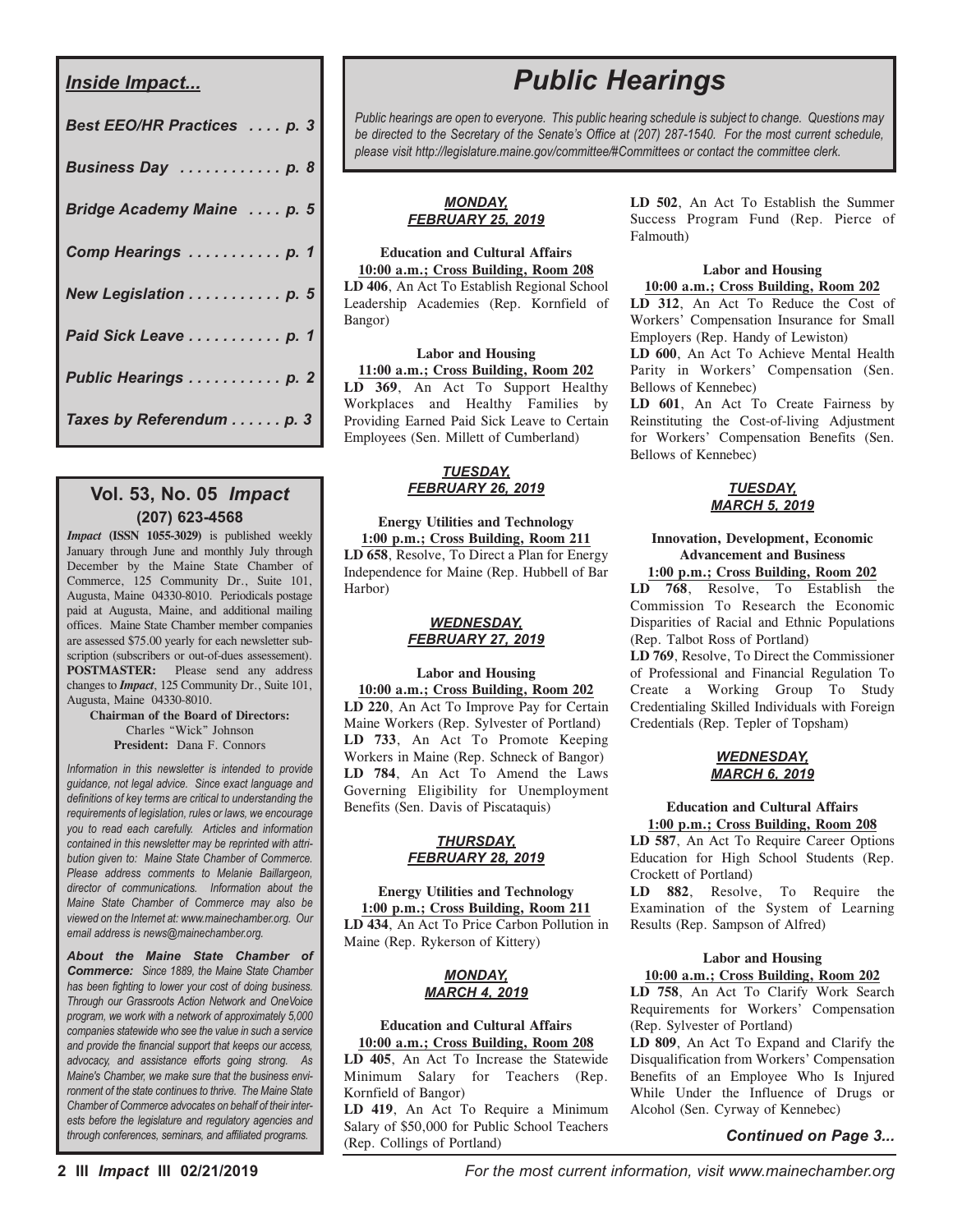# *Best EEO Practices for a Successful Business*

*Wednesday, February 27* | *9:00 a.m. to 12:00 p.m. Bangor Savings Bank, Senator Way, Augusta*



*In collaboration with the Maine Human Rights Commission and the EEOC*

As a small business owner and an employer, you may have legal responsibilities under the federal employment anti-discrimination laws enforced by the United States Equal Employment Opportunity Commission (EEOC) and Maine Human Rights Commission (MHRC). This workshop is designed with the intent to educate small businesses and help owners and managers focus on running a successful business by maintaining a strong EEO policy. Whether you are dealing with a complaint filed with the EEOC/MHRC or a lawsuit filed by the EEOC/MHRC, the results can be a drain to your mental and financial resources. Studies show that complaints of employment discrimination have been known to lead to moral issues at the workplace and negatively impact creativity and productivity. This workshop will cover relevant topics and business owners are encouraged to come with questions about their internal EEO policy, including:

- $\bullet$  History of EEOC and MHRC and Agency Updates;
- w Breaking the Silence on Sexual Harassment; Job Segregation: Race and National Origin Discrimination; Stereotypes Against Muslims; Religious Accommodations; Working with Breast Feeding Mothers; and, Respecting LGBTQ Employees;
- $\bullet$  Leveling the Playing Field & Reasonable Job Accommodations for Employees with a Disability or Religion;
- Equal Pay for Equal Work;
- w Hiring "Young" and "Recent College Graduates;"
- Genetic Information and the Application Process;
- $\triangleleft$  ADR v. Investigation Achieving a "Win-Win" Situation;
- Best Practices on How to Work with the EEOC; and,
- w Retaliation: A Bad Business Practice.

Sponsored by Littler Mendelson, P.C. and Community Health Options, **this event is free but registration is required**. To register, please visit www.mainechamber.org/eventdetail.php?ID=100 or https://bit.ly/2GoYy82, or email your complete contact information to kmorrell@mainechamber.org.  $\Box$ 

# *Chamber testifies in support of bill to prohibit initiation of new taxes through referendums*

On Wednesday, February 21, the Joint Standing Committee on Veterans and Legal Affairs held a public hearing on **LD 252**, *Resolution, Proposing an Amendment to the Constitution of Maine to Prohibit New Increased Fees or Taxes by Means of Direct Initiatives of Legislation*, sponsored by Sen. Jeffrey Timberlake (R-Androscoggin). The Maine State Chamber testified *in support of* the bill, which would, as the title suggests, prohibit the initiation of a new fee or tax through the referendum process. The Maine State Chamber testified that the power of taxation should reside with the Legislature, and that any time complicated tax policy is decided at the ballot box, it risks unintended consequences. The Maine People's Alliance, Maine Equal Justice Partners, and The Maine Center for Economic Policy were among those organizations that opposed LD 252. The bill has not yet been scheduled for work session. If you have any questions on this bill, please contact Ben Gilman by calling (207) 623- 4568, ext. 108, or by emailing bgilman@mainechamber.org.  $\Box$ 

# *Public Hearings... (Continued from Page 2...)*

**LD 819**, An Act To Enhance the Predetermination of Independent Contractors (Rep. Sylvester of Portland)

**LD 901**, An Act To Clarify the Statute of Limitations under the Maine Workers' Compensation Act of 1992 (Rep. Sylvester of Portland)



**Environment and Natural Resources 1:00 p.m.; Cross Building, Room 216 LD 906**, An Act Concerning Pavement Sealing Products (Rep. Larsen-Daughtry of Brunswick)  $\Box$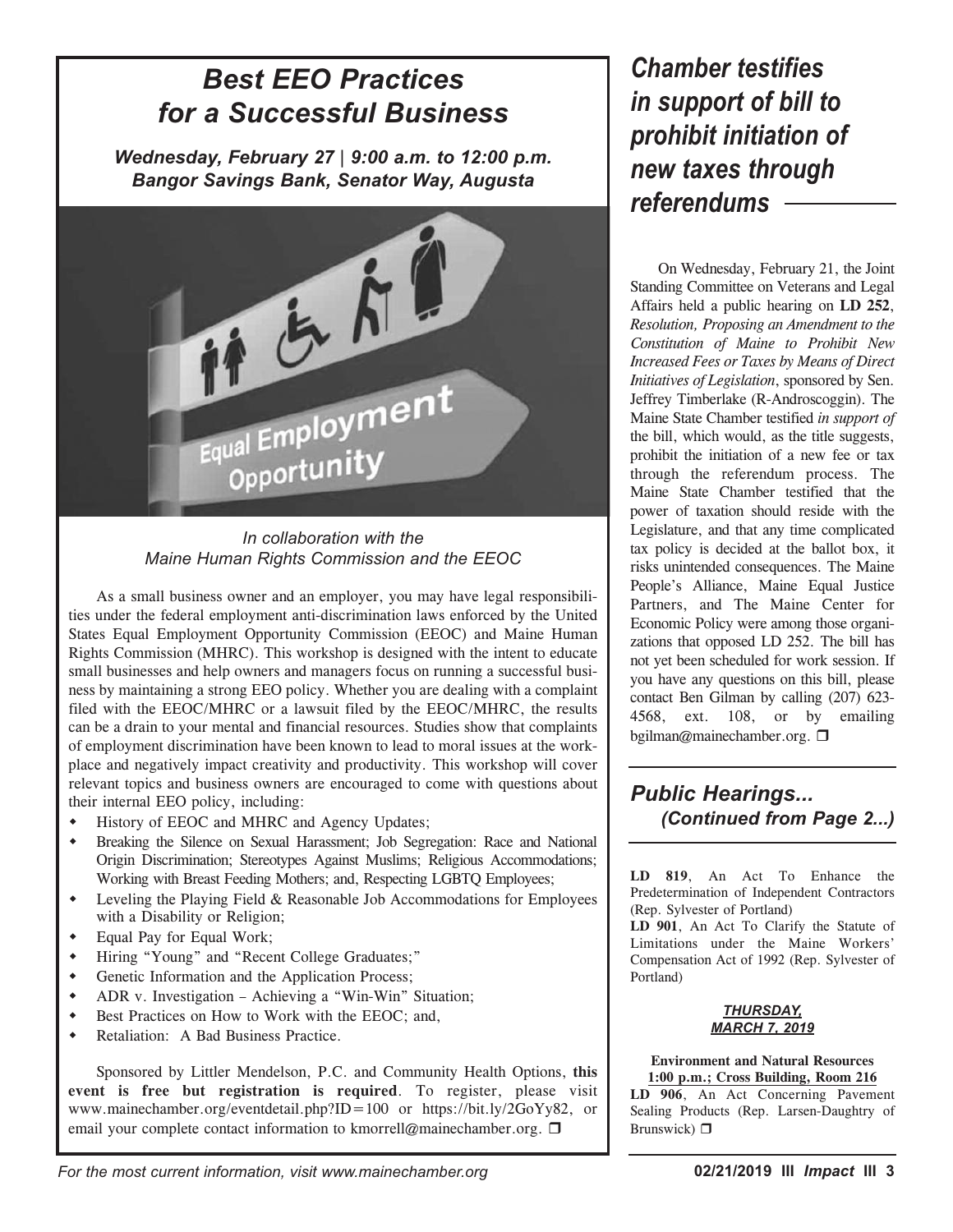## *Paid Sick Leave... (Continued from Page 1...)*

Furthermore, the bill includes in its definition of "family member" as "any other individual related by blood or affinity" whose close association with the employee is the equivalent of a family relationship.

The same broadness of definition holds true for the use of the new leave. An employee may take paid sick time for the employee's or a family member's:

- 1 Mental or physical illness, injury or health condition;
- 2 Medical diagnosis, care or treatment of a mental or physical illness, injury or health condition; or,
- 3 Preventative medical care.

In addition to leave when a family member is a victim or domestic violence or sexual assault, the leave can be used in the smallest increments that the employer allows the use of other time. Notice to the employer when foreseeable is defined as a "good faith effort," and unforeseeable use of the leave is allowed. Documentation of the use of the leave is only required after three consecutive days absence, and a signed letter from the employee or a health care professional is considered documentation.

The bill places considerable recordkeeping requirements on employers, as well as a variety of penalties for failure to grant the leave or "retaliation" for the use of the leave. These include a civil fine of \$1,000 and a private right of action that would authorize liquidated damages, attorney's fees, back wages, and reinstatement. Any employee would have up to three years to bring such an action against an employer alleged to have committed a violation of the statute.

Finally, employers with five or fewer employees are mandated to provide up to 40 hours of unpaid sick time for their full and part time workers.

The issue of providing mandatory paid sick leave to employees who currently do not get such a benefit has been discussed and debated by previous Maine legislatures. The first time the bill saw serious consideration was in 2010. The legislature also considered

# *CONTACT THE JOINT STANDING COMMITTEE ON LABOR AND HOUSING*

*Committee mail can be sent to the Legislative Information Office at 100 State House Station, Augusta, Maine 04333. The committee meets in Room 202 of the Cross Building. The committee clerk can be reached by calling (207) 287-1331. \* Ranking Republican Member*

## *COMMITTEE CHAIRS:*

Sen. Shenna Bellows (D-Kennebec) | Rep. Michael Sylvester (D-Portland)

## *COMMITTEE MEMBERS:*

Sen. Mark W. Lawrence (D-York) | Sen. Stacey K. Guerin (R-Penobscot)

Rep. Ann E. Peoples (D-Westbrook) | Rep. Deane Rykerson (D-Kittery)

Rep. Donna R. Doore (D-Augusta) | Rep. Scott W. Cuddy (D-Winterport)

Rep. Anne M. Carney (D-Cape Elizabeth) | Rep. Joshua Morris (R-Turner)

Rep. Richard T. Bradstreet (R-Vassalboro)\*

Rep. Susan M. W. Austin (R-Gray)

Rep. Lawrence E. Lockman (R-Amherst)

proposals on this issue in 2004, 2007 and 2017. In each case, the Maine State Chamber led a coalition of business associations, opposing such a law as adding considerably to the cost of doing business here.

Many Maine employers do provide some form of paid leave, in the form of vacation, holiday or sick time. However, many businesses do not extend those benefits to part-time, temporary and seasonal workers. Requiring employers to provide these workers with paid leave is a significant departure from current practice and will add to the cost of doing business here in Maine.

Adding mandatory paid sick leave mandates will not only increase the bottom line of many businesses due to increased paid time off, but it will also increase costs due to the very cumbersome tracking requirements that will be needed to calculate leave amounts for full- and part-time employees, as well as tracking its utilization. The tracking of this leave time, particularly for seasonal and temporary workers, will be difficult and expensive. Currently, only 10 states and the District

of Columbia mandate such leave, making multi-state employers with operations here in Maine responsible for establishing a separate tracking system just for their Maine operations. *Once again, we will be making it more expensive to do business here than in our competitor states.*

There is considerable energy behind this proposal, and should the legislature not act on the bill, it is expected that the MPA will submit signatures to the Secretary of State in an effort to get the proposal in the ballot at some point.

A public hearing for LD 369 has been scheduled on **Monday, February 25** at **11:00 a.m.** in **Room 202** of the **Cross Building**. Members are encouraged to voice their concerns to members of the Labor and Housing committee. The Maine State Chamber will be following events concerning this bill carefully and will keep members apprised as the bill moves through the legislative process. For additional information or questions, please contact Peter Gore by calling (207) 623-4568, ext. 107, or by emailing pgore@mainechamber.org.  $\Box$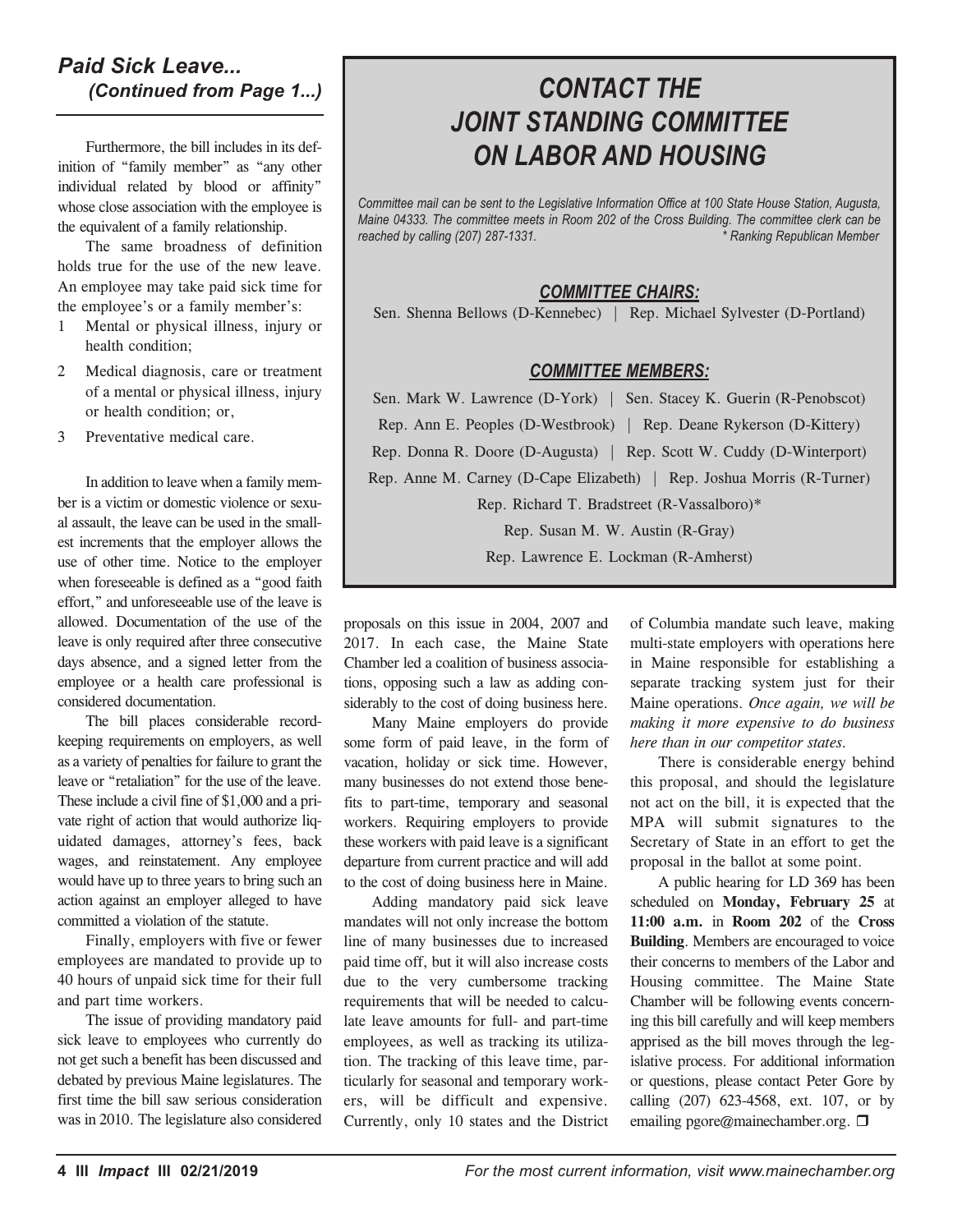# *Former Senator Brian Langley to lead early college program for students interested in CTE*

The Honorable Brian Langley, former chair of the Education and Cultural Affairs Committee of the Maine Legislature, member of the Maine State Chamber's Board of Directors, and the chair of the chamber's Education and Workforce Policy Committee, has been named to lead the Bridge Academy Maine (formerly known as Bridge Year) program, a non-profit organization that provides high school juniors and seniors a unique-dual enrollment experience. A restaurant entrepreneur and retired culinary arts instructor, Langley has long been an advocate for Career and Technical Education (CTE) and higher education. He served on the board of the Bridge Year Education Services (BYES), the parent organization for the Bridge Academy, since its inception in 2011, before accepting the leadership role as executive director.

The Bridge Academy currently serves more than 150 students who are enrolled in 470 college courses while attending CTE's in seven regions of the state. Langley's goal is to increase the numbers of students that are served as well as the number of CTE schools participating in the program. "Our state is in a workforce crisis. We need to show our daughters and sons that there is a good future for them, right here in Maine. The Bridge Academy provides a pathway for students to attain real world credentials in less time and with much less student debt. A win-win for all parties," said Langley.

The Bridge Academy is an early college experience for high school students. It is a program that not only prepares students for the rigor of academic study, it also provides students with the relevant context and skills they need to balance work and school.

Highlights of the Bridge Academy include:

- w Making academics more relevant by tying an integrated technical skill-based education to real world careers through a CTE program;
- Providing the Greater Bangor Area with the opportunity to earn significant college credits by the time of high school graduation from universities and colleges of the University of Maine System and the Maine Community College System;
- w Creating the potential to complete an Associate's Degree in Applied Science within 12 months and/or a Bachelor's Degree within 36 months following high school graduation; and,
- Saving both money and time in achieving career goals.

Additional information about this program can be found at www.bridge academymaine.org. For more information, please contact Brian Langley by calling (207) 266-6066 or by emailing brian@bridgeacademymaine.org.  $\Box$ 

# *Digest of New Legislation*

*Maine Chamber staff have studied each of these recently printed bills to assess potential impact on business trends. If you have concerns regarding any bill, please communicate those concerns to a member of our governmental services staff at (207) 623-4568.*

## *BUSINESS REGULATION*

**LD 847,** *An Act To Ensure Persons with Disabilities Have Access to Public Rest Rooms***.** (Rep. Riley, D-Jay) *Joint Standing Committee on Judiciary*. This bill provides that single-occupancy bathrooms in existing buildings for use by the general public may not be designated as gender specific. It also requires that new construction of buildings for use by the general public include the construction of single-occupancy bathrooms that meet the standards of construction for new buildings and the federal Americans with Disabilities Act of 1990. The bathrooms may not be designated as gender specific; the purpose of this provision is to ensure that a person with a disability using the bathroom may be assisted by an attendant of a different gender.

## *EDUCATION*

**LD 866,** *Act To Support College Completion by Homeless Youth in Maine***.** (Rep. Brennan, D-Portland) *Joint Standing Committee on Education and Cultural Affairs*. This bill requires institutions of higher education in the State to designate an existing staff member to serve as a liaison for homeless youth who are enrolled in that institution of higher education. The bill also requires institutions of higher education to give homeless youth priority for on-campus housing, develop a plan to provide homeless youth housing during school breaks and allow homeless youth who are enrolled part-time to access on-campus housing during the homeless youth's first year of school. The bill also expands the tuition waiver for state postsecondary educational institutions to include tuition waivers for homeless youth.

**LD 872,** *An Act To Forgive Education Debt for Certain Health Care Professionals Who Work in the State***.** (Rep. Mastraccio, D-Sanford) *Joint Standing Committee on Innovation, Development, Economic Advancement and Commerce*. This bill creates the Health Care Professional Education Loan Repayment Program administered by the Finance Authority of Maine to repay the education debt of certain health care professionals who agree to live and work in the State for a

*Continued on Page 6...*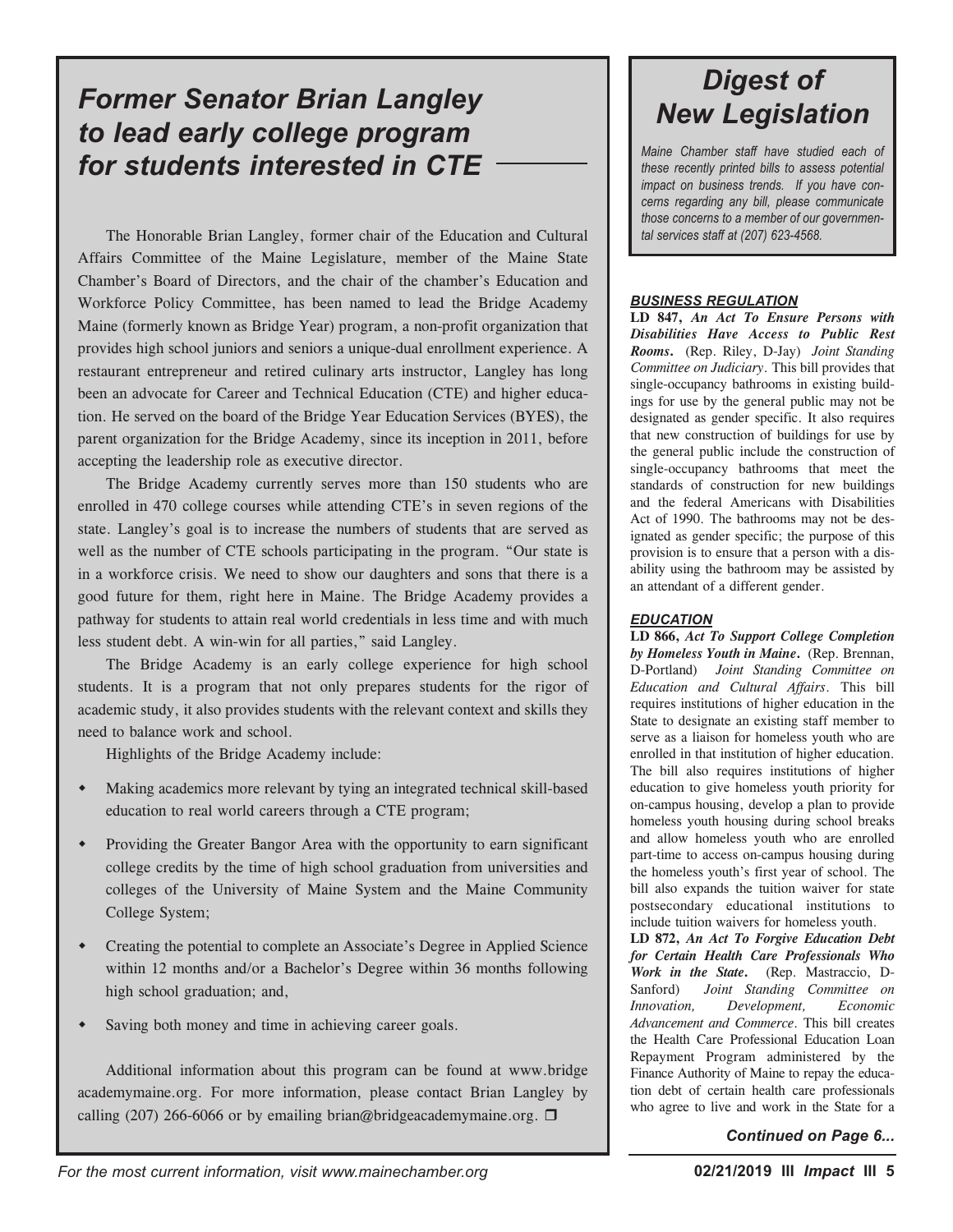## *New Legislation... (Continued from Page 5...)*

minimum of 5 years. Under the program, the authority will pay 20% of the education debt or \$25,000, whichever is lower, for each year of participation in the program up to a total of \$125,000 for a health care professional who is not employed in a federally designated health professional shortage area and 20% of the education debt or \$30,000, whichever is lower, for each year of participation in the program up to a total of \$150,000 for a health care professional who is employed in a federally designated health professional shortage area. The program is contingent on funding from the proceeds from the renewal of the contract for the operations of the State's wholesale spirits business.

**LD 882,** *Resolve, To Require the Examination of the System of Learning Results***.** (Rep. Sampson, R-Alfred) *Joint Standing Committee on Education and Cultural Affairs*. This resolve directs the Department of Education to convene a working group to study the system of learning results and to submit a report by December 4, 2019 to the Joint Standing Committee on Education and Cultural Affairs, which may submit legislation to the Second Regular Session of the 129th Legislature.

## *ENVIRONMENTAL*

**LD 818,** *An Act To Reduce Greenhouse Gas Emissions***. Emergency** (Sen. Sanborn, D-Cumberland) *Joint Standing Committee on Environment and Natural Resources*. This bill provides that by January 1, 2030 the State must reduce net annual greenhouse gas emissions to at least 80% below the 1990 net annual greenhouse gas emissions level. It directs the Department of Environmental Protection to establish interim net annual emissions levels and to monitor and report on gross and net annual greenhouse gas emissions. It directs the department to update the State's climate action plan and evaluate the State's progress toward meeting the reduction levels. It requires the Board of Environmental Protection to establish greenhouse gas emission standards for individual sources or categories of sources.

**LD 822,** *An Act To Prohibit the Sale of Motor Fuel Containing More than 10% Ethanol***.** (Rep. O'Connor, R-Berwick) *Joint Standing Committee on Energy, Utilities and Technology*. This bill prohibits a distributor, blender or retail dealer from selling, consigning or distributing motor fuel containing more than 10% ethanol by volume unless the motor fuel is sold, consigned or distributed in a sealed container that contains one quart or less of the motor fuel. It also repeals a contingent prohibition on the sale of motor fuel containing more than 10% ethanol by volume.

**LD 893,** *An Act To Create an Updated*

*Unified Maine Climate Action Plan***.** (Sen. Dill, D-Penobscot) *Joint Standing Committee on Energy, Utilities and Technology*. This bill requires the Department of Environmental Protection, working with the Maine Interagency Climate Adaptation Work Group, or MICA Work Group, and the University of Maine, to update the Maine Climate Action Plan developed in 2004 by the department. It requires the updated plan to address both mitigation and adaptation strategies. It requires the department and the MICA Work Group to convene a group of stakeholders to evaluate the mitigation and adaptation strategies in order to update the plan and it provides for internships for University of Maine students to work on the development and implementation of the updated plan. It authorizes the department to hire consultants. It requires the University of Maine System to develop and implement procedures for providing climate data to residents of the State. It also includes an appropriations and allocations section.

**LD 906,** *An Act Concerning Pavement Sealing Products***.** (Rep. Daughtry, D-Brunswick) *Joint Standing Committee on Energy, Utilities and Technology*. This bill prohibits the sale of coal tar sealant products beginning October 1, 2020 and prohibits the application of coal tar sealant products on driveways or parking areas beginning October 1, 2021. The Commissioner of Environmental Protection may grant an exemption from the prohibitions for research or development purposes.

## *LABOR*

**LD 819,** *An Act To Enhance the Predetermination of Independent Contractors***.** (Rep. Sylvester, D-Portland) *Joint Standing Committee on Labor and Housing*. This bill requires a worker who is requesting predetermination of independent contractor status from the Workers' Compensation Board to submit all of the miscellaneous income forms provided by the United States Department of the Treasury, Internal Revenue Service received by the worker for the previous calendar year or, if the worker did not receive a miscellaneous income form for the previous year, an explanation as to why the worker did not receive a form.

**LD 857,** *An Act To Increase Accountability for Wage Violations***.** (Rep. Collings, D-Portland) *Joint Standing Committee on Labor and Housing*. This bill amends the law regarding employment practices by increasing the fine for a violation of certain state wage and benefits laws to \$500 for the first violation and \$2,500 for each subsequent violation and by providing a private right of action for a person aggrieved of such a violation. It amends the law regarding employees' remedies to provide that in a judgment for an employee an additional amount of 3 times the unpaid wages must be awarded the employee. It also provides ongoing funds for 10 labor and safety

inspector positions within the Department of Labor, Bureau of Labor Standards, wage and hour division beginning October 1, 2019.

**LD 883,** *An Act To Establish the Opt-in Maine Paid Family Leave Insurance Program***.** (Rep. Daughtry, D-Brunswick) *Joint Standing Committee on Labor and Housing*. This bill creates the Maine Paid Family Leave Insurance Program to provide wage-replacement benefits to persons who qualify for family medical leave. The program is funded by employee contributions and provides 2/3 of a person's average weekly wage or 100% of the state average weekly wage, whichever is lower, for up to 6 weeks in any 12-month period. Employee contributions are collected on a sliding scale based on wages.

### *MINIMUM WAGE*

**LD 808,** *An Act To Create a Youth Wage***.** (Rep. Timberlake, R-Androscoggin) *Joint Standing Committee on Labor and Housing*. This bill establishes a minimum hourly wage for a person who is under 18 years of age and is enrolled as a student in a school. The wage is 75% of the regular minimum hourly wage. **LD 830,** *An Act To Balance Maine's Minimum Wage for Small and Large Employers***.** (Rep.

Stetkis, R-Canaan) *Joint Standing Committee on* . This bill establishes a minimum hourly wage for small employers that is less than the minimum hourly wage for large employers. Beginning October 1, 2019, for an employer with fewer than 50 full-time employees in Maine, the minimum hourly wage is established at \$10; the minimum hourly wage for an employer of at least 50 full-time employees in Maine remains at \$11 until January 1, 2021, when it increases to \$12. This bill also delays the indexing of the minimum hourly wage for costof-living adjustments by one year until 2022.

## *TAXATION*

**LD 854,** *An Act To Improve Tax Incentives for Broadband Service***.** (Rep. Ackley, I-Monmouth) *Joint Standing Committee on Energy, Utilities and Technology*. This bill expands the allowable use of tax increment financing to include development, expansion or improvement of broadband services, including connecting to broadband service outside the tax increment financing district.

## *UTILITIES AND ENERGY*

**LD 807,** *An Act Regarding the Duties of the Public Advocate***.** (Sen. Miramant, D-Knox) *Joint Standing Committee on Energy, Utilities and Technology*. This bill removes an exception to the Public Advocate's ability to petition to initiate, or intervene and appear in, any proceedings before the Public Utilities Commission, appeals from orders of the commission or proceedings before state and federal

## *Continued on Page 7...*

**6 III** *Impact* **III 02/21/2019** *For the most current information, visit www.mainechamber.org*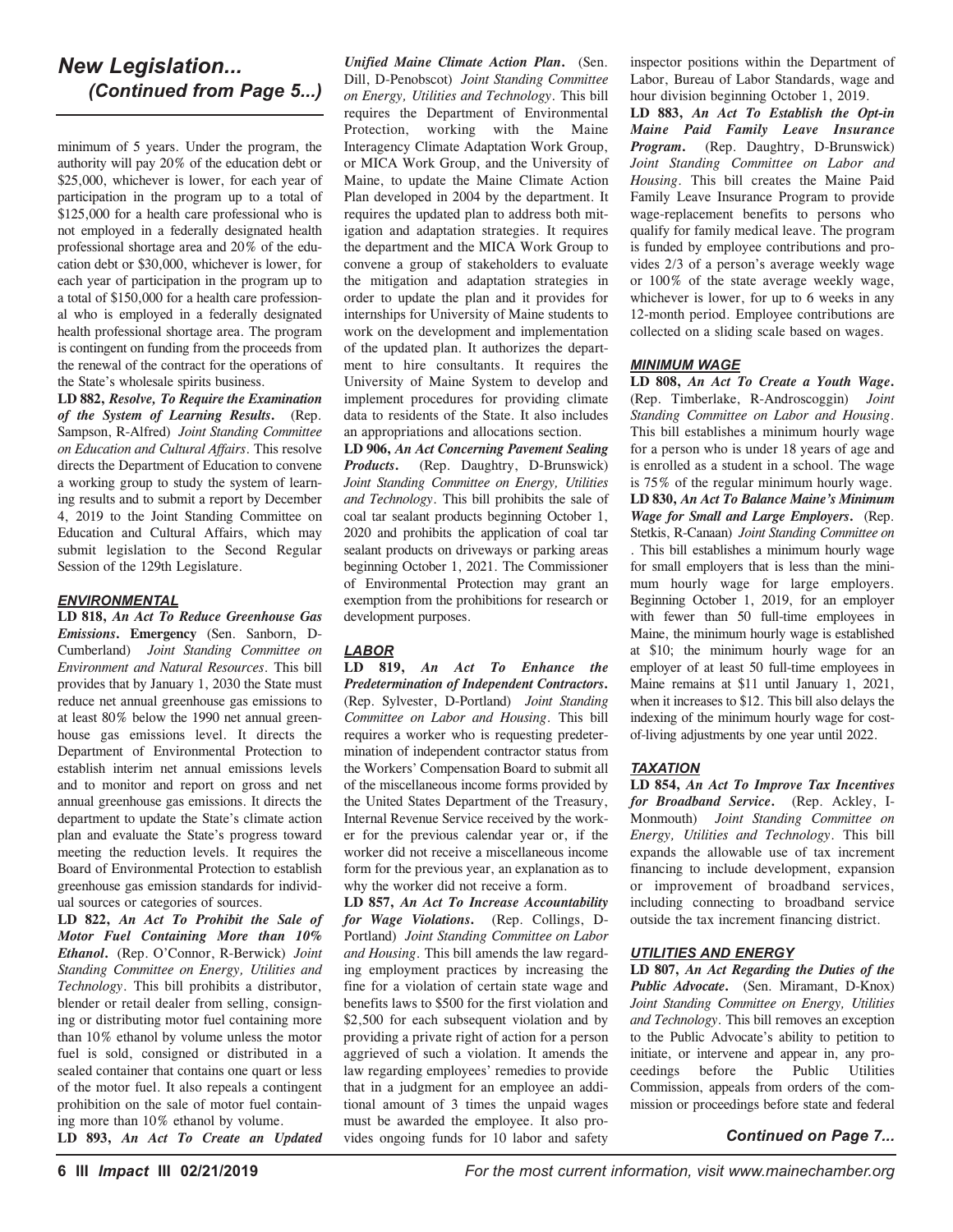## *New Legislation... (Continued from Page 6...)*

agencies and courts in which the subject matter of the action affects the customers of any utility or competitive service provider doing business in the State. The exception the bill removes is the prohibition against the Public Advocate's intervening in any proceedings in which commission staff is representing a position substantially similar to that of the Public Advocate.

**LD 832,** *An Act To Expand Options for Consumers of Cable Television in Purchasing Individual Channels and Programs***.** (Rep. Evangelos, I-Friendship) *Joint Standing Committee on Energy, Utilities and Technology*. This bill requires that cable television system operators offer subscribers the option of purchasing access to cable channels or programs on cable channels individually.

**LD 834,** *An Act To Establish Minimum Service Standards for Electric Utilities***.** (Rep. Higgins, I-Dover-Foxcroft) *Joint Standing Committee on Energy, Utilities and Technology*. This bill proposes to establish service interruption standards and require transmission and distribution utilities that do not meet these standards to take corrective action. The bill directs the Public Utilities Commission to require, by rule, transmission and distribution utilities to keep records and report service interruptions to the commission. It also requires a utility that experiences service interruptions at a rate that exceeds the statewide average service interruption rate by 50% or more to submit a plan for, implement and track corrective actions to address the service interruptions.

**LD 855,** *An Act To Strengthen the Maine Uniform Building and Energy Code***.** (Rep. Caiazzo, D-Scarborough) *Joint Standing Committee on Energy, Utilities and Technology*. This bill requires that the Commissioner of Public Safety appoint a technical codes coordinator, an office specialist and a building codes trainer. It also requires that municipalities impose a \$3 surcharge on building permits and remit those funds to the Department of Public Safety to fund the Uniform Building Codes and Standards Fund. **LD 912,** *An Act To Establish the Wood Energy Investment Program***.** (President Jackson, D-Aroostook) *Joint Standing Committee on Energy, Utilities and Technology*. This bill establishes the wood energy investment fund and creates the Wood Energy Investment Program within the Efficiency Maine Trust. The bill specifies that, if the Public Utilities Commission finds that an entity awarded a contract for biomass resources pursuant to Public Law 2015, chapter 483 is not meeting contract requirements and therefore is not qualified to receive the full contract payment or any contract payment, those funds that would have been paid had contract requirements been met must be transferred to the wood energy investment fund. It also specifies that any funds remaining in the cost recovery fund established in Public Law 2015, chapter 483, section 1, subsection 5 that are not needed to pay abovemarket costs for biomass resources must also be transferred by the Public Utilities Commission to the wood energy investment fund. It requires the trust to use funds from the fund, if there are any, to provide incentives and low-interest or no-interest loans for new wood-derived thermal energy or cogeneration projects. It requires that the trust consult with the Finance Authority of Maine, when appropriate, in the development of any Wood Energy Investment Program incentives and the distribution of money from the wood energy investment fund. It prohibits the use of funds for incentives or loans for the refurbishment or maintenance of existing facilities.

## *WORKERS' COMPENSATION*

**LD 809,** *An Act To Expand and Clarify the Disqualification from Workers' Compensation Benefits of an Employee Who Is Injured While Under the Influence of Drugs or Alcohol***.** (Sen. Cyrway, R-Kennebec) *Joint Standing Committee on Labor and Housing*. Under current law, workers' compensation benefits are not allowed for the injury or death of an employee when the injury or death was caused by the employee's intoxication. This bill eliminates that provision and instead disallows benefits for an employee who was intoxicated at the time of the injury or death. This bill also clarifies that intoxication includes intoxication from an illegal drug, marijuana or alcohol.

**LD 901,** *An Act To Clarify the Statute of Limitations under the Maine Workers' Compensation Act of 1992***.** (Rep. Sylvester, D-Portland) *Joint Standing Committee on Labor and Housing*. This bill removes changes that were made by Public Law 2011, chapter 647 to the law governing the statute of limitations for workers' compensation claims and restores the law to the language that was held by the Law Court in Wilson v. Bath Iron Works, 942 A.2d 1237 (Me. 2008) to mean that, for purposes of filing a petition under the workers' compensation laws, the statute of limitations expires 2 years after the date of injury or 2 years after the date the employer files the first report of injury, whichever is later.

## *WORKFORCE DEVELOPMENT*

**LD 890,** *An Act To Expand Workforce Access by Creating Apprenticeship Programs To Increase Access to Licensure in Certain Occupations***.** (Sen. Kiem, R-Oxford) *Joint Standing Committee on Innovation, Development, Economic Advancement and Commerce*. This bill is a concept draft pursuant to Joint Rule 208. This bill proposes to enact

the Expanded Workforce Access Act of 2019, which will authorize the use of apprenticeships as an alternative means of obtaining licenses to perform certain occupations. Occupations included under this Act may include, but are not limited to, barbering or limited barbering and nail technology. This bill will expand access to the workforce by allowing individuals to fulfill licensing requirements through participation in apprenticeship programs, thus allowing participants to earn a paycheck at the same time as they acquire hands-on training and experience. Under this bill:

- 1 The licensing boards for the occupations that are included in this expanded apprenticeship program will grant licenses to applicants who meet criteria established by the Department of Professional and Financial Regulation;
- 2 The criteria established may include, without limitation:
	- A Successful completion of the 8th grade;
	- B Completion of an apprenticeship that is approved by the Department of Labor or the United States Department of Labor or in accordance with any applicable state or federal law. For purposes of this bill, "apprenticeship" is defined as a program that meets the federal guidelines set out in 29 United States Code, Section 50 and 29 Code of Federal Regulations, Part 29; and,
	- Successful completion of any necessary examination, as determined by the Department of Professional and Financial Regulation. The passing score on an examination for a participant in the expanded apprenticeship model may not exceed the passing score that is otherwise required under the rules adopted by the applicable licensing board. If the rules adopted by the applicable licensing board do not otherwise require successful completion of an examination, an examination may not be required for participation in the expanded apprenticeship program.
- 3 The Department of Professional and Financial Regulation will be required to adopt rules necessary to implement the expanded apprenticeship program, including limitations on the length of and the numbers of hours required by each authorized apprenticeship.

**LD 895,** *An Act To Promote Economic Development through Research and Development***.** (Sen. Lawrence, D-York) *Joint Standing Committee on Innovation, Development, Economic Advancement and Commerce*. This bill provides ongoing funds to the Maine Economic Improvement Fund within the University of Maine System to support research and development.  $\Box$